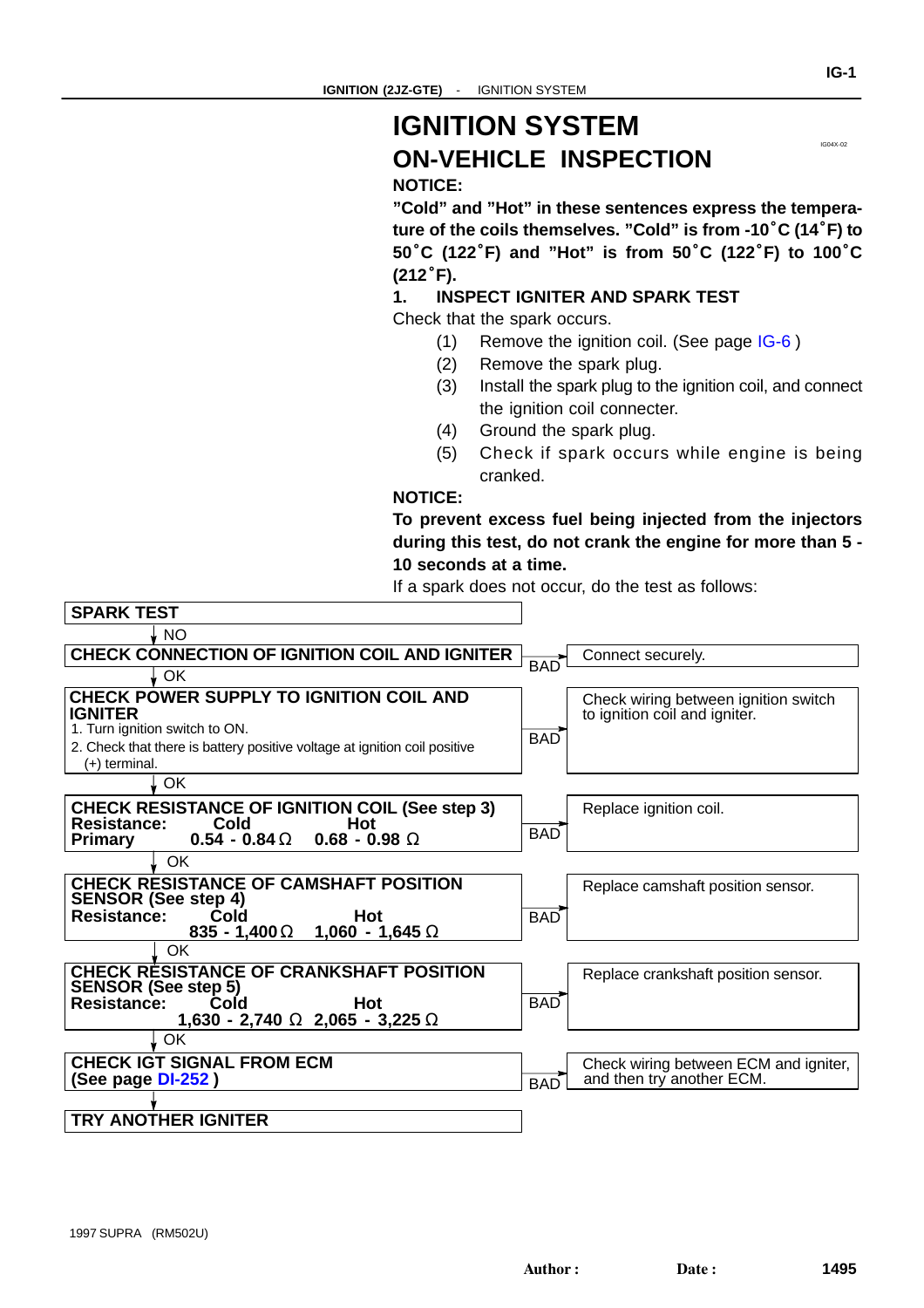#### **2. INSPECT SPARK PLUGS**

#### **NOTICE:**

- ▲ **Never use a wire brush for cleaning.**
- J **Never attempt to adjust the electrode gap on used a spark plug.**  $\overline{a}$
- **Spark plugs should be replaced every 100,000 km (60,000 miles).**
- (a) Remove the ignition coils assemblies. (See page [IG-6](#page-0-0) )

(b) Inspect the electrode.

Using a megger (insulation resistance meter), measure the insulation resistance.

#### **Standard correct insulation resistance: 10 M**Ω **or more**

If the resistance is less than specified, proceed to step (c). HINT:

If a megger is not available, the following simple method of inspection provides fairly accurate results.

Simple Method:

- Quickly race the engine 5 times to 4,000 rpm. j
- Remove the spark plug.
- J Visually check the spark plug. If the electrode is dry ... OK If the electrode is wet ... Proceed to step (d).  $\overline{\phantom{a}}$
- Reinstall the spark plug.
- (c) Using a 16 mm plug wrench, remove the 6 spark plugs.
- (d) Visually check the spark plug for thread damage and insulator damage.

#### If abnormal, replace the spark plug.

#### **Recommended spark plug:**

| DENSO made | PK20R11  |
|------------|----------|
| NGK made   | BKR6EP11 |



(e) Inspect the electrode gap.

**Maximum electrode gap for used spark plug: 1.3 mm (0.051 in.)**

If the gap is greater than maximum, replace the spark plug. **Correct electrode gap for new spark plug:**

**1.1 mm (0.043 in.)**

**NOTICE:**

**If adjusting the gap of a new spark plug, bend only the base of the ground electrode. Do not touch the tip. Never attempt to adjust the gap on the used plug.**



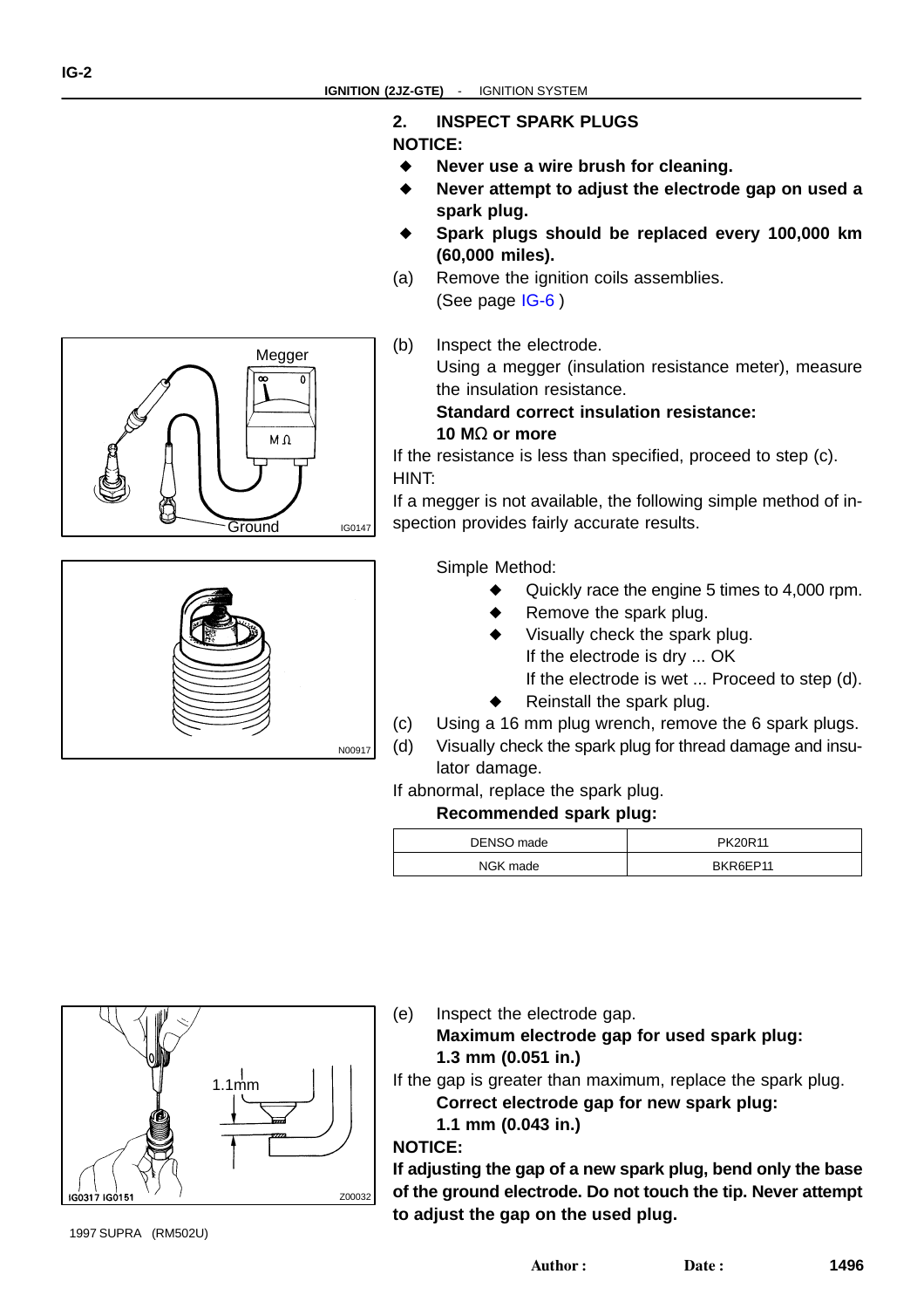

(f) Clean the spark plugs.

If the electrode has traces of wet carbon, allow it to dry and then clean with a spark plug cleaner.

**IG-3**

#### **Air pressure: Below 588 kPa (6 kgf/cm2, 85 psi) Duration: 20 seconds or less**

#### HINT:

If there are traces of oil, remove it with gasoline before using the spark plug cleaner.

- (g) Using a 16 mm plug wrench, reinstall the 6 spark plugs. **Torque: 18 N·m (180 kgf·cm, 13 ft·lbf)**
- (h) Reinstall the ignition coils assemblies. (See page [IG-7](#page-0-0) )



#### **3. INSPECT IGNITION COILS**

- (a) Remove the No.3 timing belt cover.
- (b) Disconnect the ignition coil connectors.
- (c) Using an ohmmeter, measure the resistance between the terminals.

#### **Primary coil resistance:**

| Cold | $0.54 - 0.84$ $\Omega$ |
|------|------------------------|
| Hot  | $0.68 - 0.98 \Omega$   |

If the resistance is not as specified, replace the ignition coil.

- (d) Reconnect the ignition coil connectors.
- (e) Reinstall the No.3 timing belt cover.



#### **4. INSPECT CAMSHAFT POSITION SENSORS**

- (a) Disconnect the camshaft position sensor connectors.
- (b) Using an ohmmeter, measure the resistance between terminals.

#### **Resistance:**

| Cold | $835 - 1,400 \Omega$   |
|------|------------------------|
| Hot  | 1,060 - 1,645 $\Omega$ |

If the resistance is not as specified, replace the camshaft position sensor.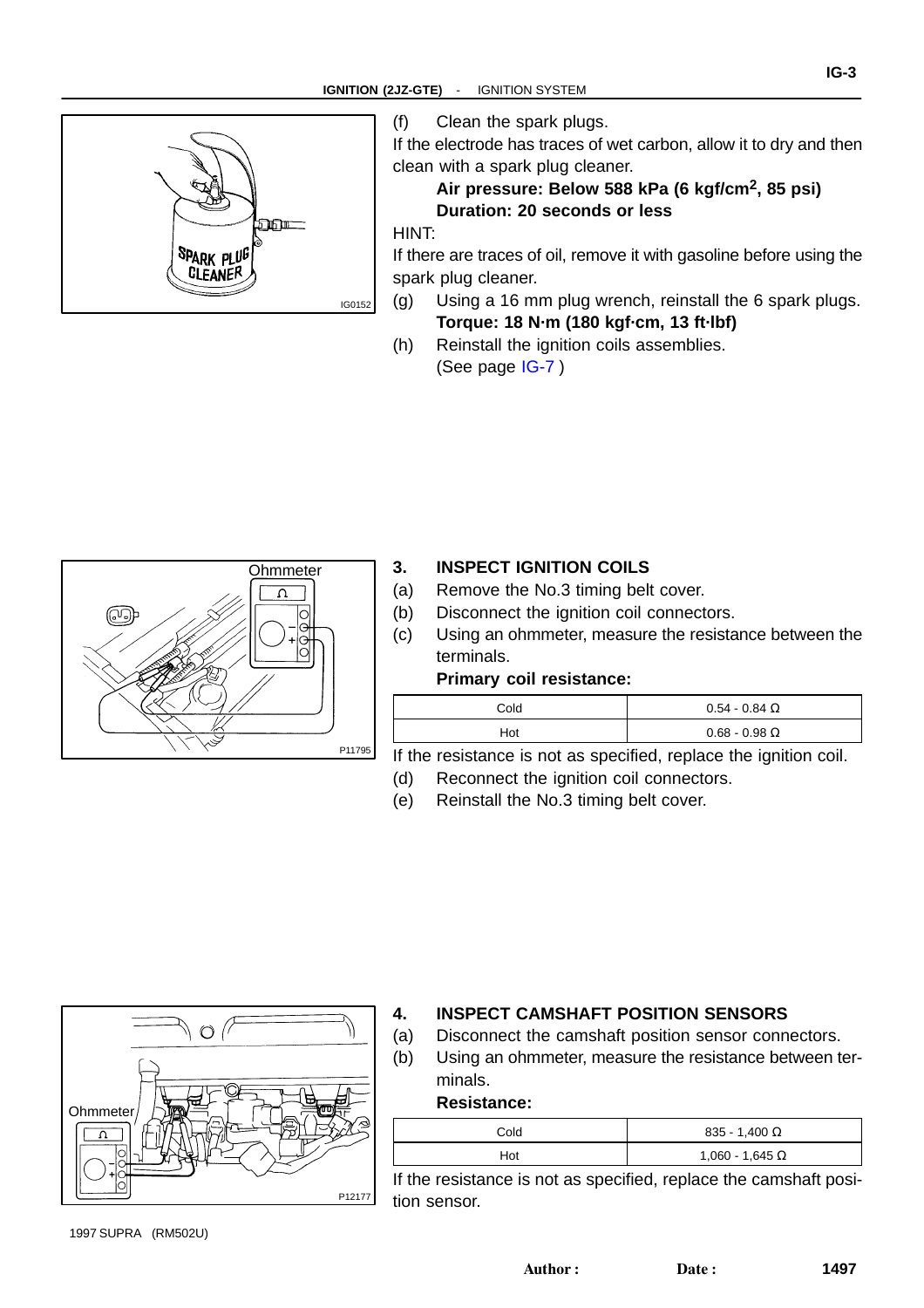

(c) Reconnect the camshaft position sensor connectors. **5. INSPECT CRANKSHAFT POSITION SENSOR**

- (a) Remove the No.2 air tube for the CAC.
- (b) Disconnect the crankshaft position sensor connector.
- (c) Using an ohmmeter, measure the resistance between terminals.

#### **Resistance:**

| Cold | $835 - 1,400 \Omega$ |
|------|----------------------|
| Hot  | 1,060 - 1,645 Ω      |

If the resistance is not as specified, replace the sensor.

- (d) Reconnect the crankshaft position sensor connector.
- (e) Reinstall the No.2 air tube for the CAC.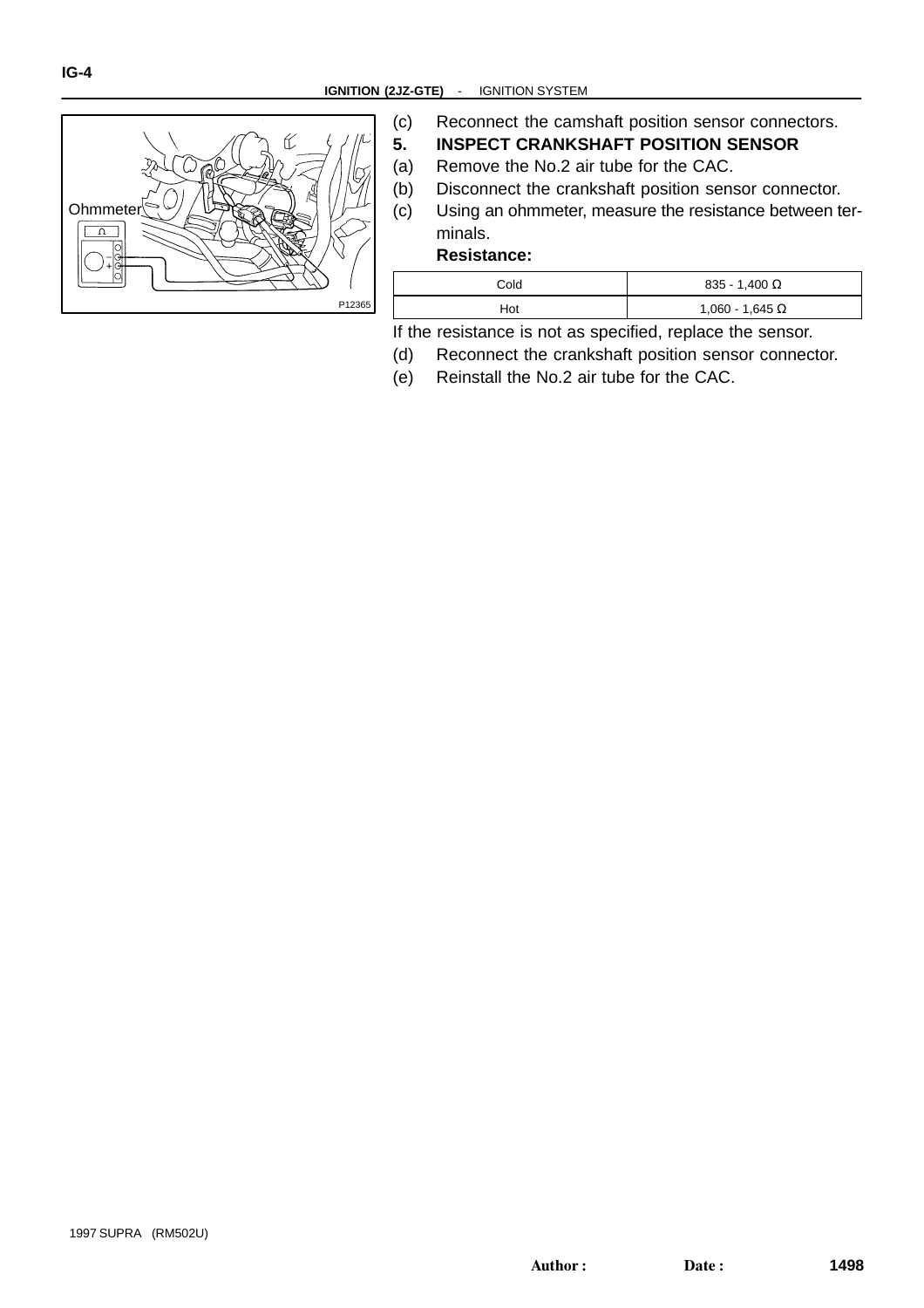## **IGNITION COIL COMPONENTS**



IG04Y-01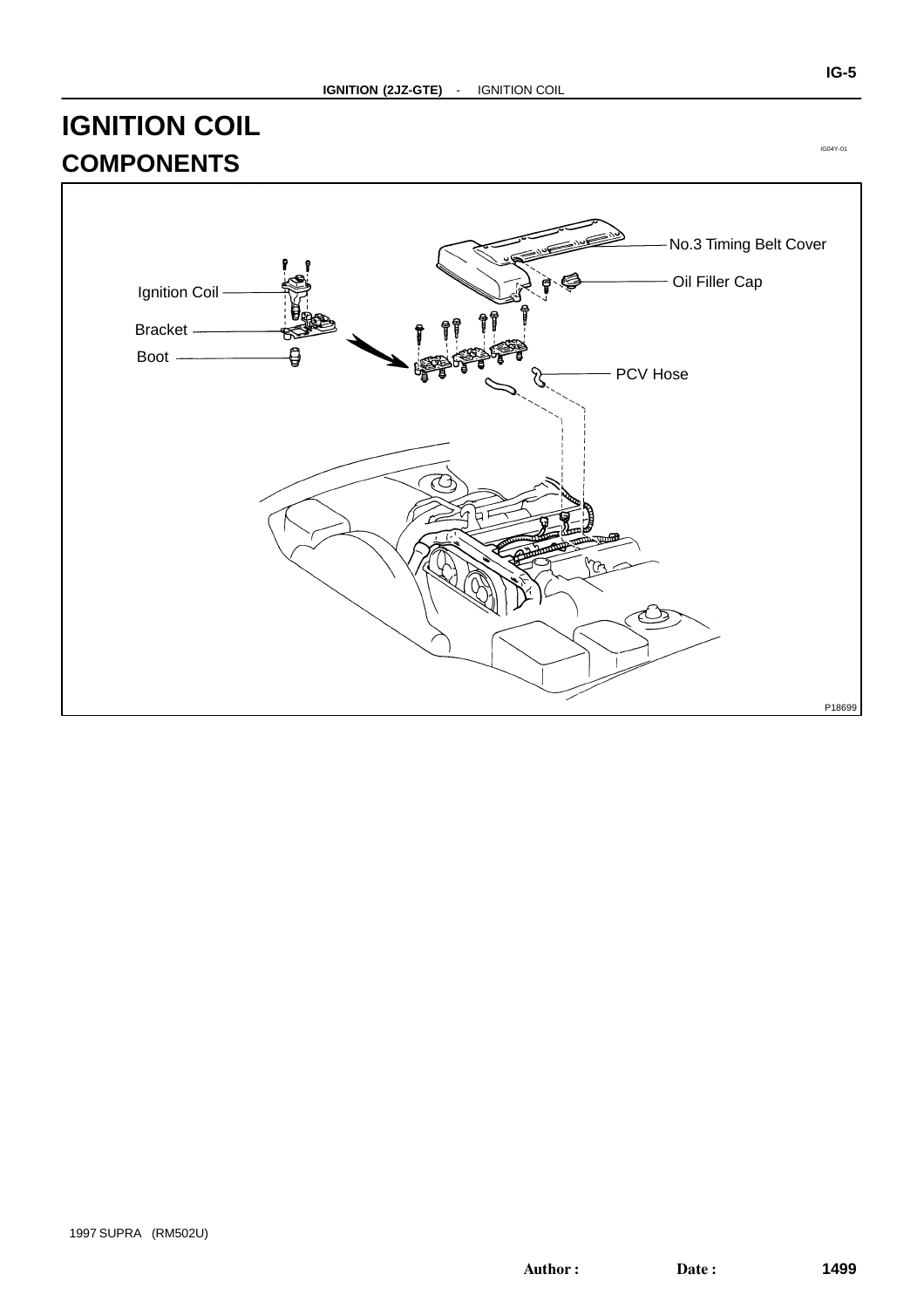

### **REMOVAL**

- **1. REMOVE NO.3 TIMING BELT COVER**
- **2. REMOVE PCV HOSES**
- **3. DISCONNECT IGNITION COIL CONNECTORS**
- **4. REMOVE BRACKET AND IGNITION COILS ASSEMBLIES**

Remove the 2 bolts and 2 ignition coils assembly. **Torque: 8.8 N·m (90 kgf·cm, 78 in.·lbf)**

#### **5. REMOVE IGNITION COILS FROM BRACKET**

- (a) Remove the rubber boot from the ignition coil.
- (b) Remove the 2 screws and ignition coil.



IG04Z-02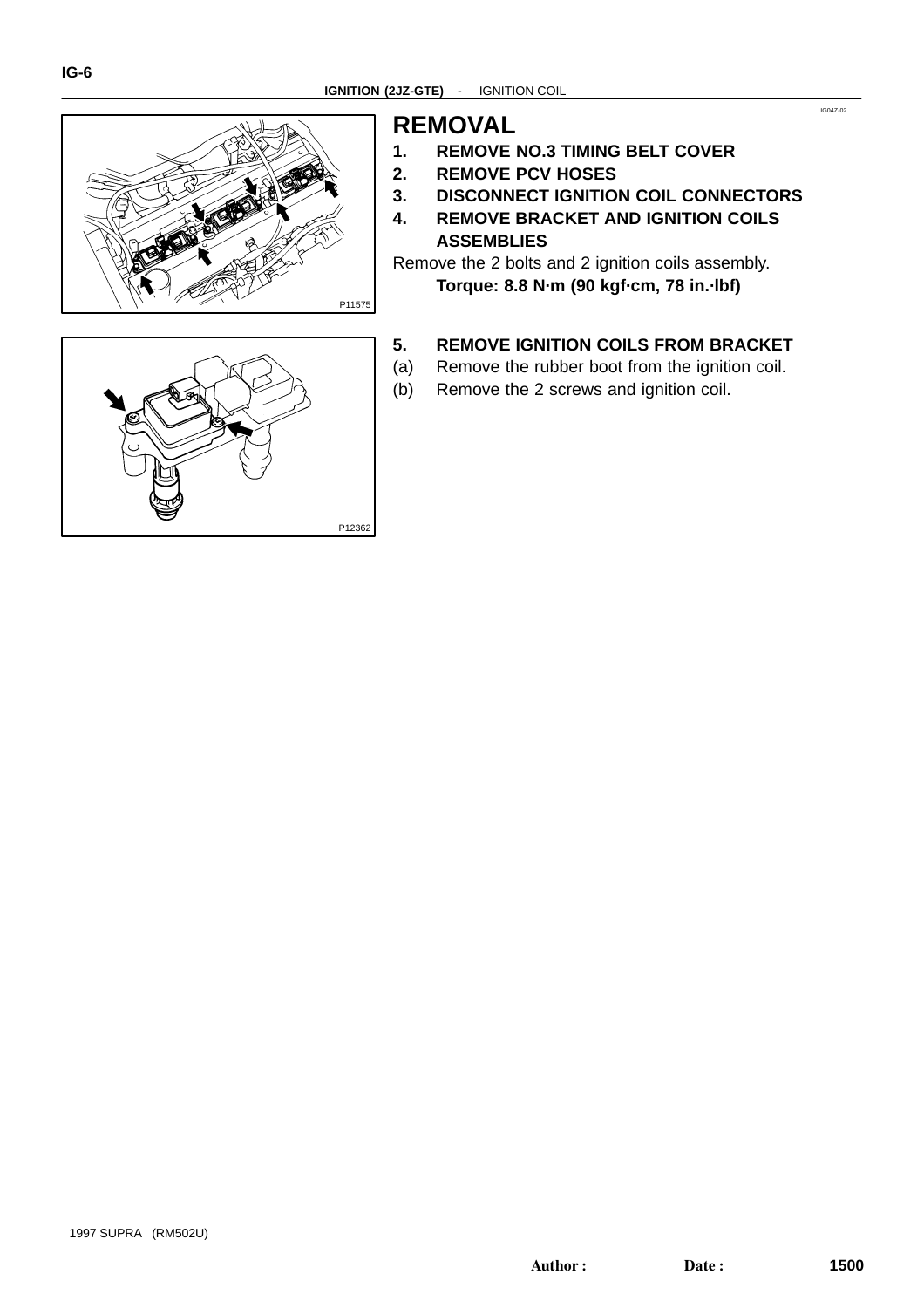# **CAMSHAFT POSITION SENSOR COMPONENTS**



IG051-01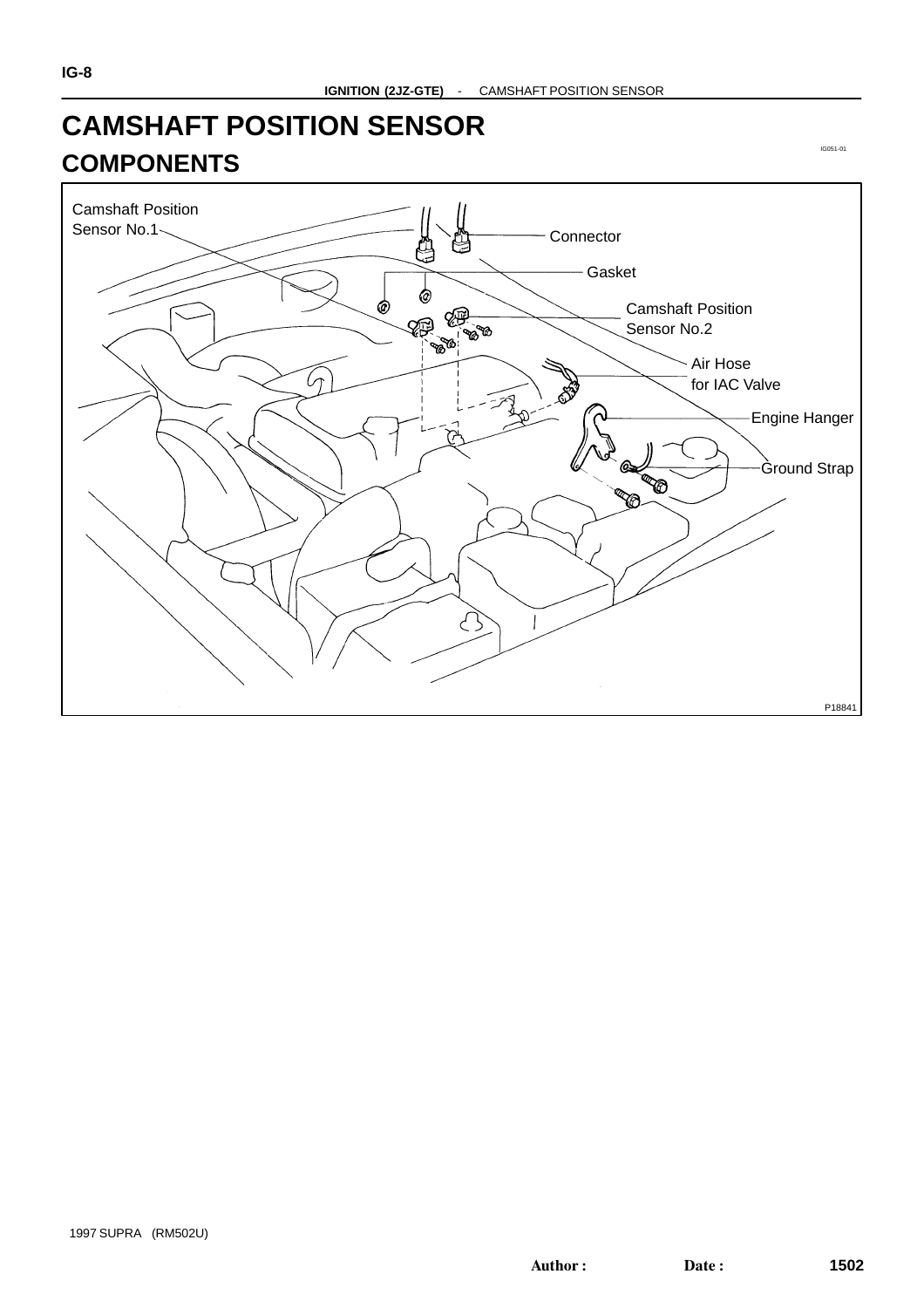### **REMOVAL**

- **1. DISCONNECT IAC VALVE CONNECTOR**
- **2. DISCONNECT AIR HOSE FROM IAC VALVE**
- **3. REMOVE ENGINE HANGER**

Remove the 2 bolts, ground strap and engine hanger. **Torque: 39 N·m (400 kgf·cm, 29 ft·lbf)**

**4. DISCONNECT CAMSHAFT POSITION SENSOR CONNECTORS**

#### **5. REMOVE CAMSHAFT POSITION SENSORS**

Remove the 4 bolts, 2 camshaft position sensors and 2 gaskets.

**Torque: 8.8 N·m (90 kgf·cm, 78 in.·lbf)**



IG052-02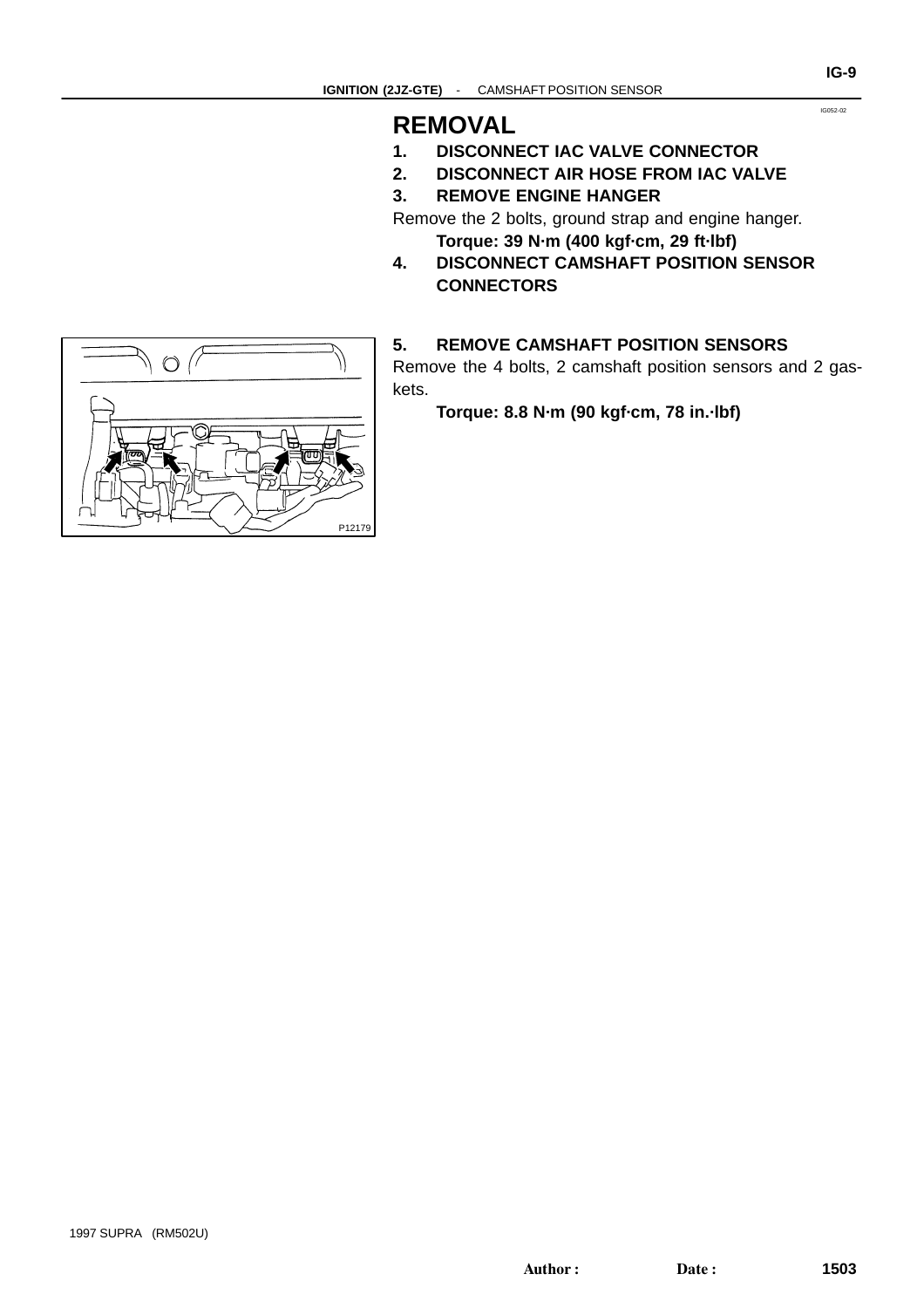## **CRANKSHAFT POSITION SENSOR COMPONENTS**

Drive Belt Tensioner Damper (M/T) Generator Wire Generator Connector  $\Theta$ Pipe Bracket (A/T) **SEPT** கூடி **OOA Generator** Crankshaft Position Sensor Pipe Clamp (A/T) A/T Oil Cooler Pipe Drive Belt Clip نطح. ھی۔ No.2 Air Tube No.2 Fan Shroud Engine Under Cover  $A$   $\times$  16 S00337

IG054-01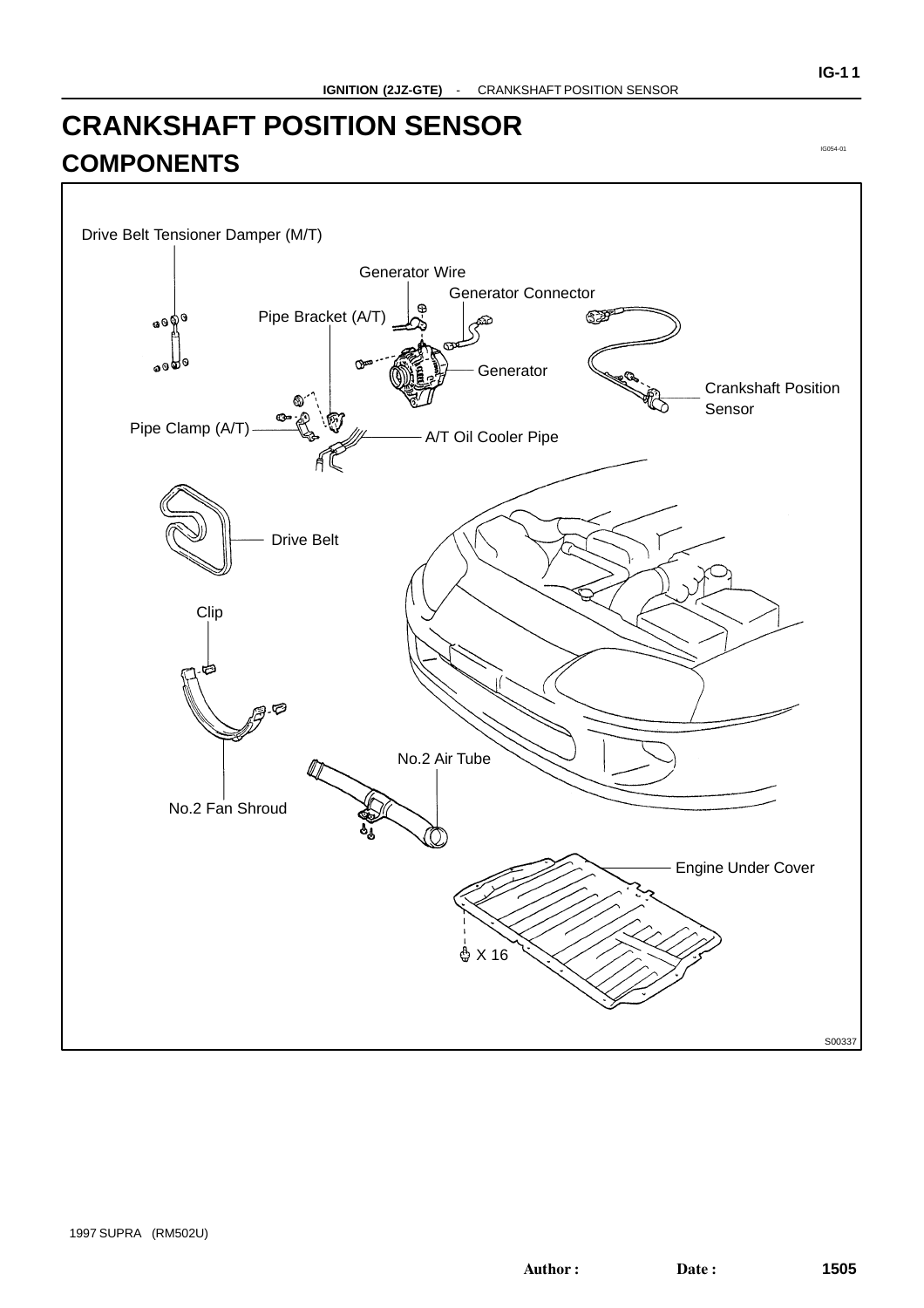



### **REMOVAL**

- **1. REMOVE GENERATOR (See page [CH-8](#page-0-0) )**
- **2. DISCONNECT CRANKSHAFT POSITION SENSOR CONNECTOR**
- (a) Disconnect the sensor connector from the bracket.
- (b) Disconnect the sensor connector from the wiring connector.

IG055-02

#### **3. REMOVE CRANKSHAFT POSITION SENSOR**

- (a) Disconnect the wire clamp from the cylinder block.
- (b) Remove the bolt and crankshaft position sensor.

**Torque: 8.8 N·m (90 kgf·cm, 78 in.·lbf)**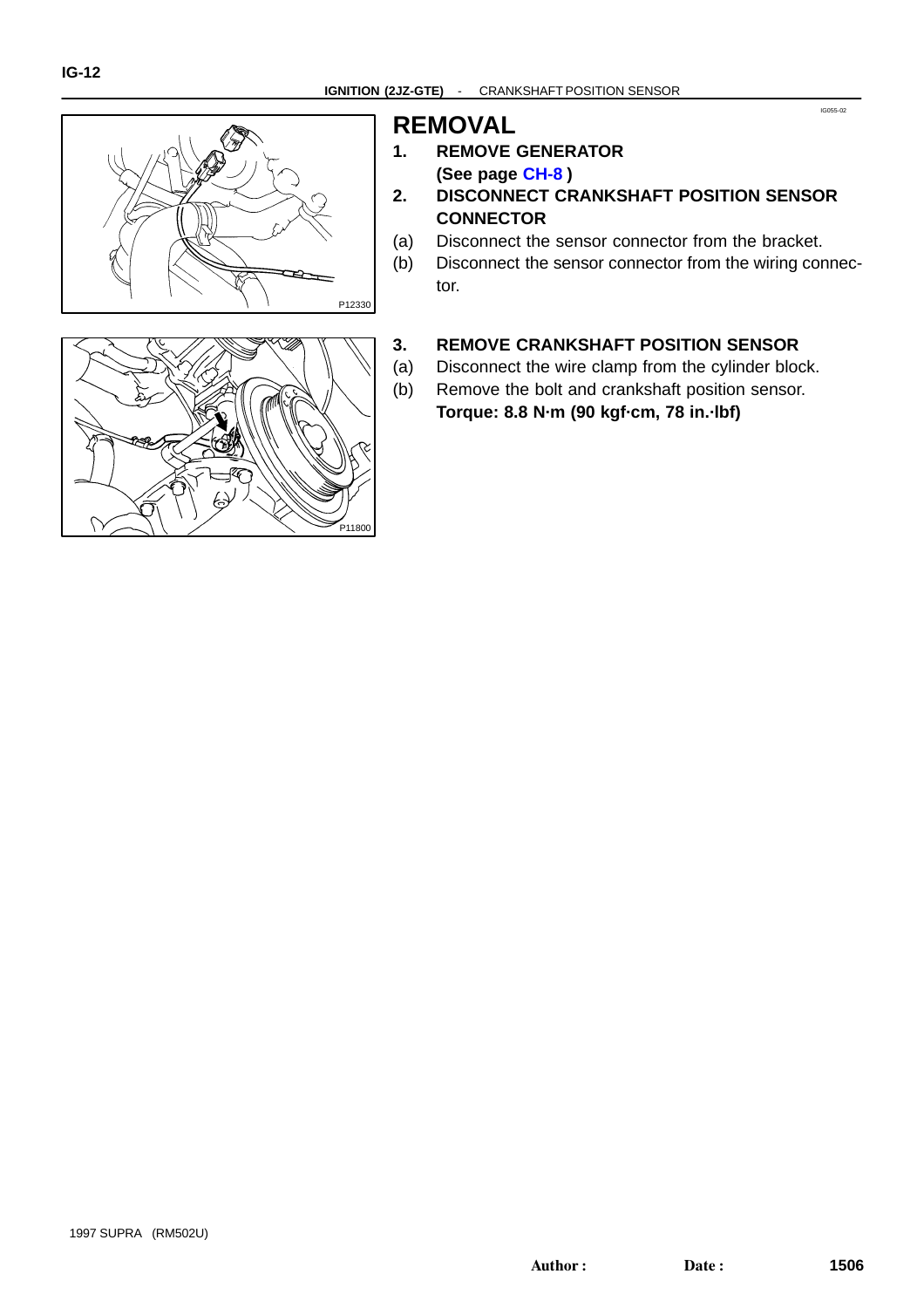### **STARTER COMPONENTS**



1997 SUPRA (RM502U)

ST04C-02